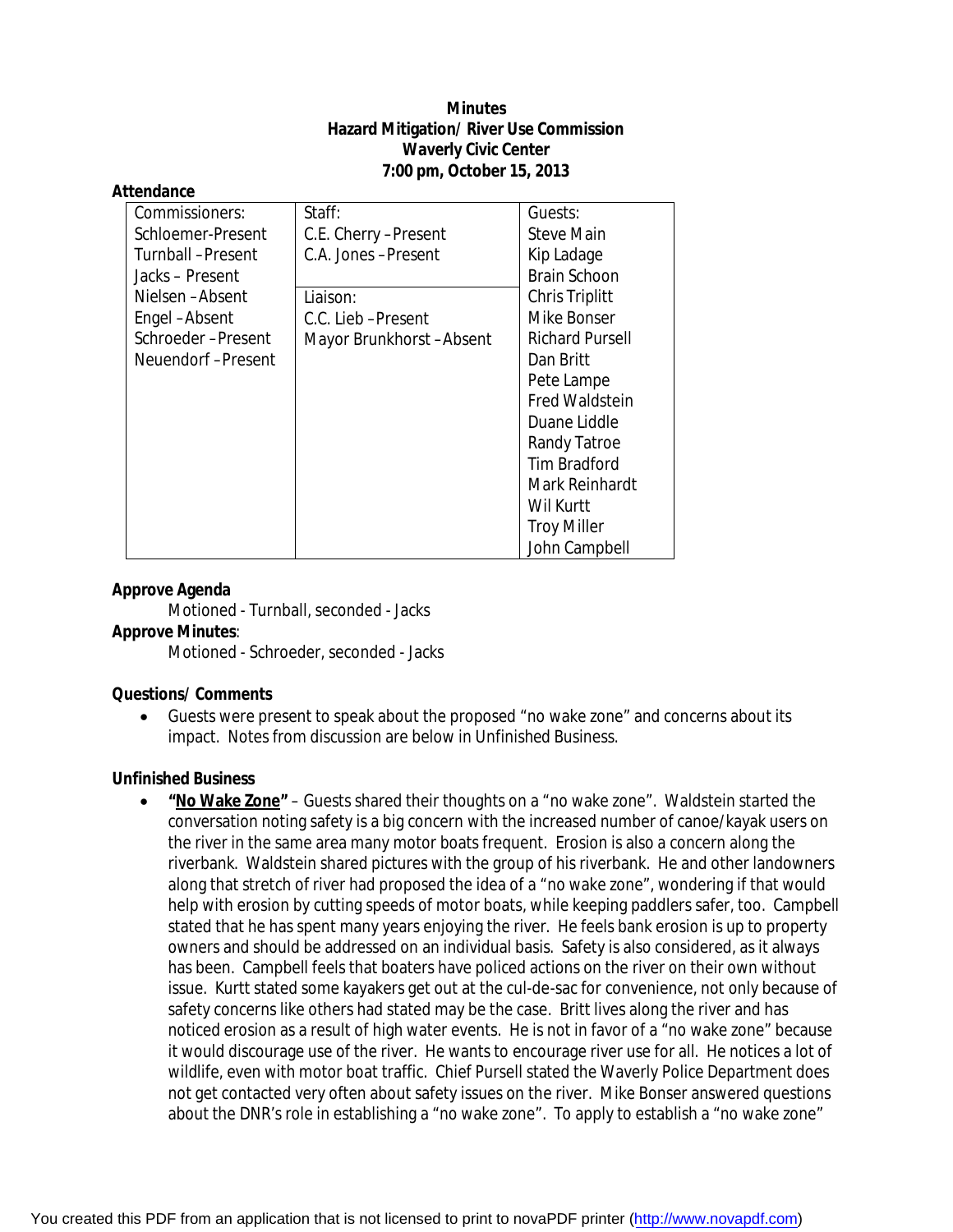the start and end would need to be indicated and reasons for the "no wake zone" would need to be stated. The DNR would then look at the application to see if the needs are addressed and compare the situation to other similar areas. In the 30 year history of enforcement on rivers, there has been a very low need to address issues, usually 1-2 per year. A "no wake zone" can be enforced by any officer in the state with jurisdiction in the area. Tatroe also lives along the river and is a member of the ski club. He feels that since 2008, the number of boaters is down. A "no wake zone" would deter users even more and bottle neck them into a shorter segment of river. Erosion is an issue but he feels landowners need to take initiative on prevention. Miller moved to the area for recreation on the river. He stated his family likes to congregate with others on the large sandbar just up river from the boat ramp at Waverly Light & Power. Lampe lives along the river on Cedar Lane. He knows erosion is an issue and it always will be. Lampe noted how well the dam worked in the high water events earlier this year. With the new dam, water stays within the banks longer but the velocity increases greatly. The Commission was engaged with all guests and their comments. A big question for everyone is how much erosion is caused by boat traffic and how much is due to high water. Safety on the river for all users is a big concern. Cherry talked about bank stabilization and noted individual landowners can get information from the city about ways to prevent erosion. The Commission feels it is more important to look at education for safe river use and erosion prevention practices rather than go forward with implementing a "no wake zone".

### **New Business**

 **Hazard Mitigation Plan Update** –Brian Schoon from INRCOG spoke about updating Waverly's Hazard Mitigation Plan to be incorporated into Bremer County's plan. Waverly's plan will need updated in 2014. The plans are good for 5 years. Iowa has switched to multijurisdictional plans so Waverly can make amendments and ask to be included with the county plan. The city would then adopt the county plan. The county plan expires in 2017. After it expires, all jurisdictions included will gather and provide updates for resubmission. Schoon provided handouts of parts of the current plans for Waverly and the county. Turnball motioned that the commission send support to City Council to be part of the multijurisdictional plan of Bremer County. Neuendorf seconded, voted 5-0. INRCOG will set up work sessions and agendas.

### **Tabled Items** – None

#### **Project Status Report**

- **Water Trail and Signage** Cherry stated Kevin from INRCOG dropped off signs for bridge warning of the dam. A portage sign will go up on the left of the river near City Hall. Plans are in the works for the new access at the north end of Kohlmann Park.
- **Dry Run Creek Improvements** Cherry said the formal application will be reviewed by Council. The Iowa Flood Mitigation Board will make some awards. The project has been broken into three phases. This could allow for better opportunities to receive funding and grant money in the future. Phase 1 is set for 2015 from 4<sup>th</sup> St SW to Bremer Ave. Phase 2 is set for 2020 going north of Bremer Ave. Phase 3 is set for 2025 and runs from 4<sup>th</sup> St SW to the river. Phase 3 will be the most expensive.
- **AmVets Riverbank Restoration Project** This project is finished. With seven high water events earlier this year, no damage was sustained to the riverbank restoration.